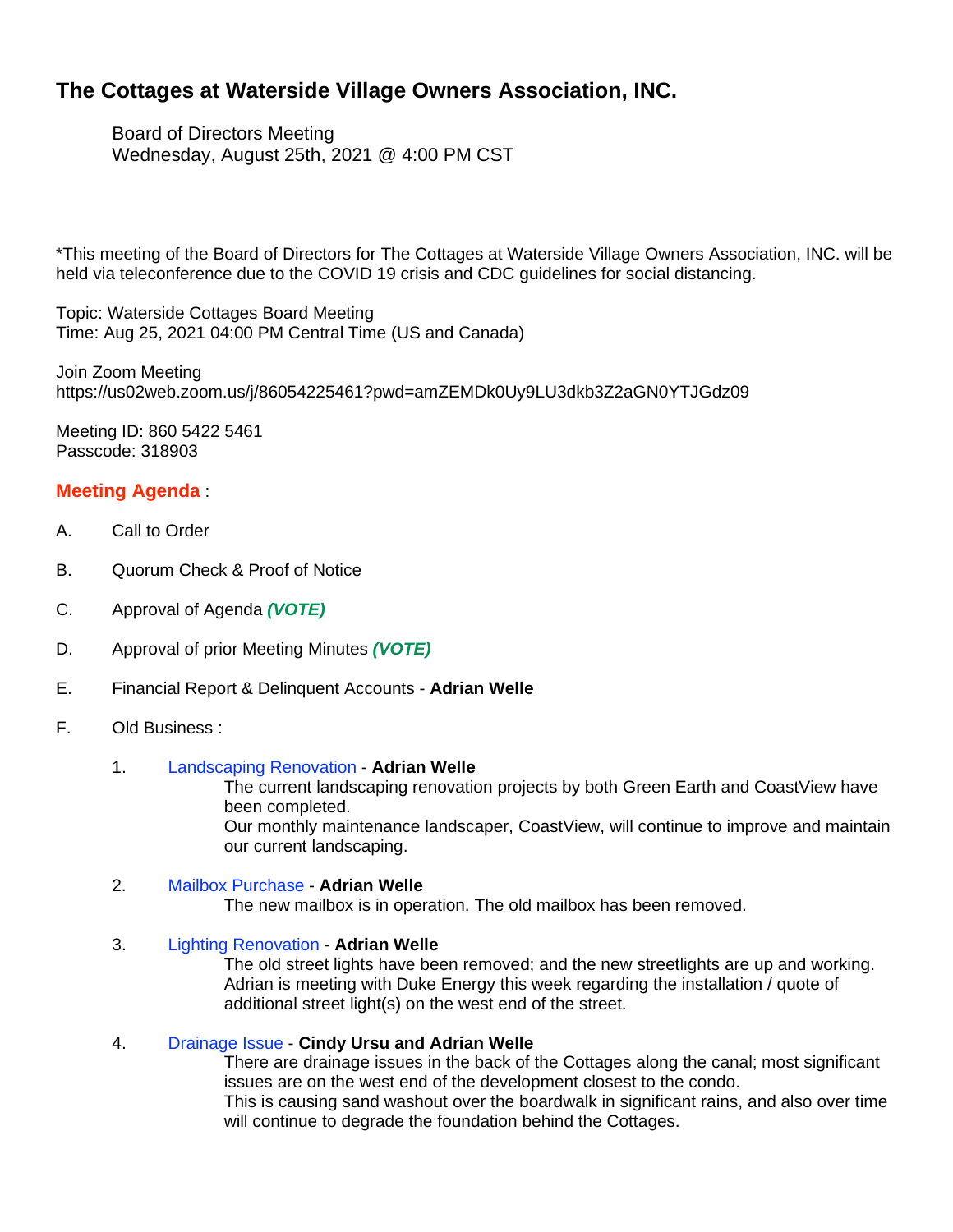To remedy this issue we are first having Adrian meet with a stormwater engineer this Tuesday (August 24th) on property for advisement. **Adrian** - Please update us on this meeting and next steps.

# 4. Sectional Boardwalk Replacement - **Cindy Ursu**

Our contractor has completed the section of the boardwalk that we authorized to be replaced.

Are we ready to have the contractor quote the next section?

# 5. Current Damaged Homes (Owner Updates) - **Cindy Ursu**

Each month we will discuss each home that still requires exterior repairs based on the ongoing inspections by Property Manager, Adrian Welle, as well as issues reported to the HOA by residents.

And we will get an update from each owner regarding their repairs.

Should progress toward repair not be made, the HOA Board will move towards punitive action.

Below are the outstanding repairs needed:

# **#3204 - Seasters LLC, AKA Amy Milton, Owner** :

Need House Numbers [Fire Code] & 3rd floor window needs repair.

**Last Update from Owner - (05/10/2021)** - We have contacted Panama City Glass for an estimate on the repair needed.

# **#3208 - Ted Grauch, Owner :**

All repairs still needed. Wood pile against the home.

**Last Update from Owner - (07/01/2021)** - Ted replied via email to the Board that:

- Roof repair was completed last week.

- I've decided to replace all the siding rather than patch. It's being removed and all new house wrap applied starting tomorrow.

- We'll have the siding materials in in 2-3 weeks. With some luck the siding will all be replaced by end of July.

- I'll be back down next Tuesday and Wed to make progress on the garage door refinishing.

### **#3216 - Dan & Jeri Clark, Owner :**

Need House Numbers [Fire Code], Paint & Garage door fixed.

**Last Update from Owner - (06/23/2021)** - Jeri Clark updated the Board on the conference call that all siding and trim repair had been completed and they are struggling to find a painter. Also windows order is relayed. completed by June 11th, 2021.

# **#3226 - R S Fowler Properties, Raye Fowler, Owner :**

### All repairs still needed.

**Last Update from Owner - (06/23/2021) -** Roofers are currently putting on the roof and other construction is being started. Colors have been submitted and approved.

# **#3234 - Eugeniu Ursu Corp., AKA Cindy Ursu :**

Need garage door fixed.

**Last Update from Owner - (08/23/2021)** - Still waiting on Dave's Garage Doors for repair. Hopefully only a week or 2 more.

### G. New Business :

No items.